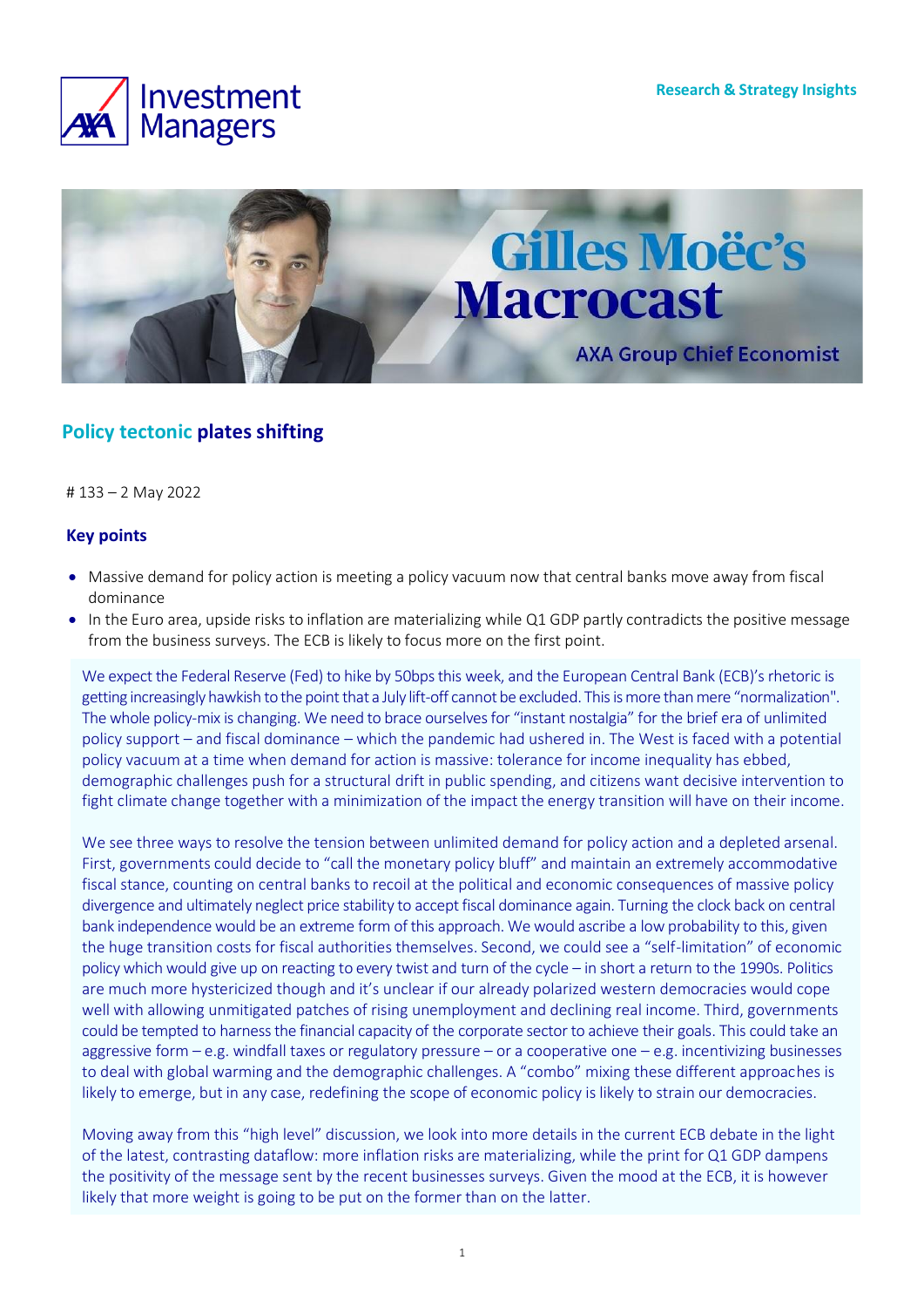#### **Limited policy space meets unlimited demand for policy action**

Before we discuss the timing of the European Central Bank (ECB)'s lift-off in the light of the recent dataflow in the next section, we want to "pause and reflect" on what we think is a profound change in the policy-mix. The pandemic ushered in a brief era of unlimited policy support, at least in the developed nations. The tools used – e.g., open-ended, unconditional quantitative easing – were not new. They were honed during the response to the Great Financial Crisis (GFC) of 2008-2009, but what was new was their combination with a level of fiscal spending which itself was unprecedented in peace time. Truly exceptional conditions were necessary to their advent, and the very fact that the war in Ukraine is very unlikely to trigger another instalment in QE, despite a plausible case for ensuring the ongoing fiscal action is financially manageable, suggests that this could not be a permanent fixture. Yet, we should brace ourselves for "instant nostalgia" for the fiscal dominance combo, as we learn to live again with grey, complicated, unsatisfying, and heavily constrained policies. Demand for policy action, against all risks – the traditional, social ones but also increasingly environmental ones – has possibly never been higher in the West, colliding with a very depleted policy arsenal.

Fiscal policy has been revived by the pandemic crisis. In the intellectual realm, its rehabilitation had started in the years immediately following the GFC of 2008-2009, but as a counterfactual. The now famous recognition by the International Monetary Fund (IMF) – under the steering of its then Chief Economist Olivier Blanchard – that it was the collective and ill-timed conversion to fiscal austerity which had prolonged the pain of the Great GFC laid the ground for more active fiscal support in adverse times for the real economy, but this was not tested in real conditions before 2020. From the 1980s to the GFC, the dominant model viewed fiscal policy as a cumbersome "also ran" to deal with macroeconomic instability (even if it could focus on structural issues), while monetary policy reigned supreme. As soon as the credibility of the central banks was anchored, around a generalized belief in its capacity to deliver 2% inflation in the medium run, there could be no conflict between cyclical smoothing and price stability. In adverse cyclical conditions, inflation would fall below target and interest rates could be safely cut to trigger a rebound in the economy. Symmetrically, overheating (excess demand) would lift inflation above target, calling for rate hikes. And so on and so forth. Deviations from trend, for both inflation and growth could be kept to a minimum. To quote former British Prime Minister Gordon Brown, who in his role as Chancellor of the Exchequer probably embodied the best the neo-Keynesian consensus the "*era of boom and busts*" had come to an end.

What triggered the unexpected comeback of fiscal policy? Essentially, the decline in the equilibrium interest rate. Indeed, with the equilibrium rate getting closer and closer to zero, the capacity of monetary policy to provide the necessary amount of stimulus in adverse cyclical conditions fell dramatically, with quantitative easing acting as an imperfect substitute for rate cuts once rates are negative. Fiscal policy filled the vacuum, while quantitative easing (QE) dealt with one of the main drawbacks of fiscal activism: the tightening in financial conditions triggered by higher long-term interest rates.

Inflation is putting an end to this love story between active fiscal policy and unconventional monetary policy through two channels. First – and this applies largely to the United States – it's highly likely that fiscal support went too far in the recent phase, with Republicans under Trump and Democrats under Biden piling up stimulus packages exceeding the impact of the pandemic, sending the American economy in a state of overheating which ushered in demand-driven inflation. The Fed, after being an enabler of the spendthrift US administrations, is now forced to mop up excess demand. It's highly likely that the lesson will serve for future episodes of fiscal activism: next time, the Fed will apply the brakes earlier. Second – and this applies more to Europe – the emergence of supply-driven inflation shocks changes the equation for monetary policy, especially if this supply-side inflation becomes a structural fixture, for instance if the transition to carbon neutrality entails a constant drift in prices. We would encourage our readers to delve into the work of Arnaud Mares, Chief European economist at Citi, on this issue. Central banks are ill-equipped to deal with this, and their natural response might be to focus on medium-term inflation expectations rather than on how current cyclical conditions could impact inflation in the short-run. At least that seems to be the ECB's attitude today.

Now that quantitative easing can no longer work its magic and central banks retreat, the West is faced with a potential policy vacuum at a time when demand for action is massive. Collective tolerance for inequality has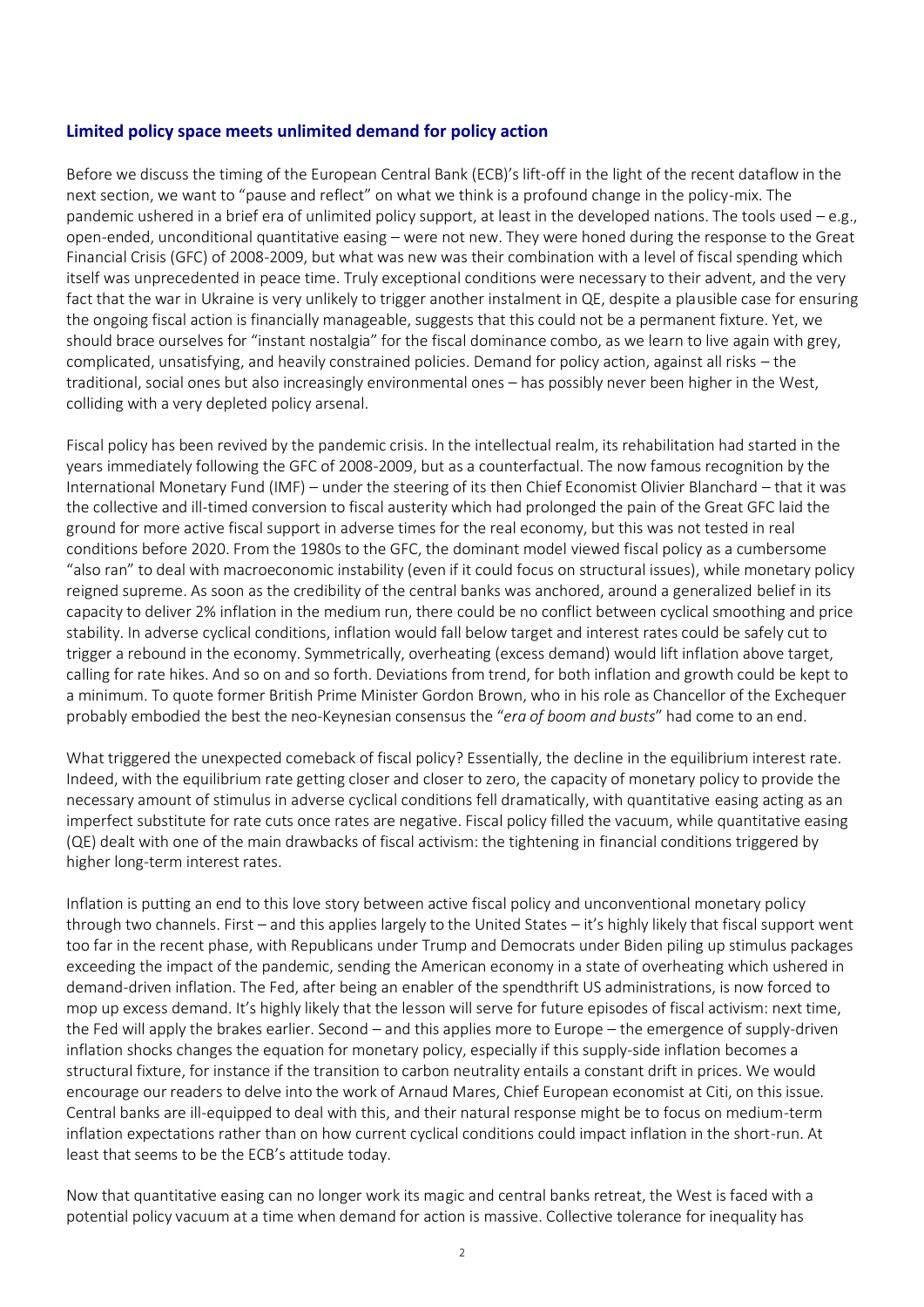significantly declined over the last 20 years, maybe as a natural pendulum shift after the rise in inequality which coincided with globalization (establishing causality is another story). That is quite trivial. But what is perhaps more intriguing is the fact that social pressure is mostly exerted on governments, from which decisive corrective action is requested, than on the corporate sector. At least for now – this may change if inflation truly turns persistent – focus is on public expenditure and tax fairness rather than on wage behaviour. In addition, beyond the push for income equality, demographic change is a structural factor behind a structural increase in public spending, at least in the countries where health is socialized, and pay-as-you-go pension systems are developed. Finally, the climate emergency is adding another dimension. Public opinion demand decisive action against global warming, while also requesting protection against any impact on their real income from the energy transition.

We see three potential outlets for this tension. In the first one, governments undertake to fully respond to the continued push for more fiscal activism in the hope central banks will relent and accept to be diverted from pursuing price stability to embrace "fiscal dominance" again. In an extreme version of this scenario, governments would attempt to turn the clocks back and formally put central banks under control. We would not ascribe a high probability to it because the "transition cost" and side-effects would be massive for the fiscal authorities themselves. Indeed, if the central bank starts with a fight, adjusting for the additional fiscal stimulus by tightening monetary policy, the very purpose of the fiscal response would be defeated. If conversely the central bank gives up quickly, investors will immediately add an inflation risk-premium to government bonds and it's highly likely the stimulus would also be drowned in a market-led tightening in financial conditions. In practice, governments could not stop at eroding central bank independence. They would also have to "turn the clock back" on the entirety of the liberalization of financial markets of the last 40 years. There is no "half-way house".

Accepting a higher degree of cyclical volatilitywould be the second possible outlet. In this configuration, governments and central banks would accept no to mitigate every "bad patch" in economic data, recognizing limits to both fiscal and monetary policy. Fiscal efforts would focus more on long-term issues – e.g., investing in the decarbonization of the productive system – rather than respond to every twist and turn of the cycle. This would get us back to the policy-mix of the 1990s, when central banks and governments showed restraint in the stimulus they offered in the face of cyclical shocks (e.g., during the first gulf war). There are obvious limits to this approach though. Politics are much more hystericized than in the 1990s and it's unclear if our already polarized western democracies would cope well with allowing unmitigated patches of rising unemployment and declining real income.



Exhibit 1 **–** Margins are plentiful – but it's mostly a mechanical rebound

Harnessing the private sector's financial capacity would be the third outlet. We mentioned earlier the intriguing fact that so far most of the debate on purchasing power has focused on what governments could do. We sense a growing temptation in governments to "shift the burden" to the private sector by encouraging an acceleration in wages. `We expect economic comments in the next few months to focus on margin behaviour. Indeed, a striking feature of the current macro configuration is that the rise in input prices is passed quite easily to final users, so that margins remain significant. This "pot of money" could prove irresistible to governments, and beyond "regulatory persuasion", windfall taxes could soon become a common staple of the policy mix. This is one of the reasons which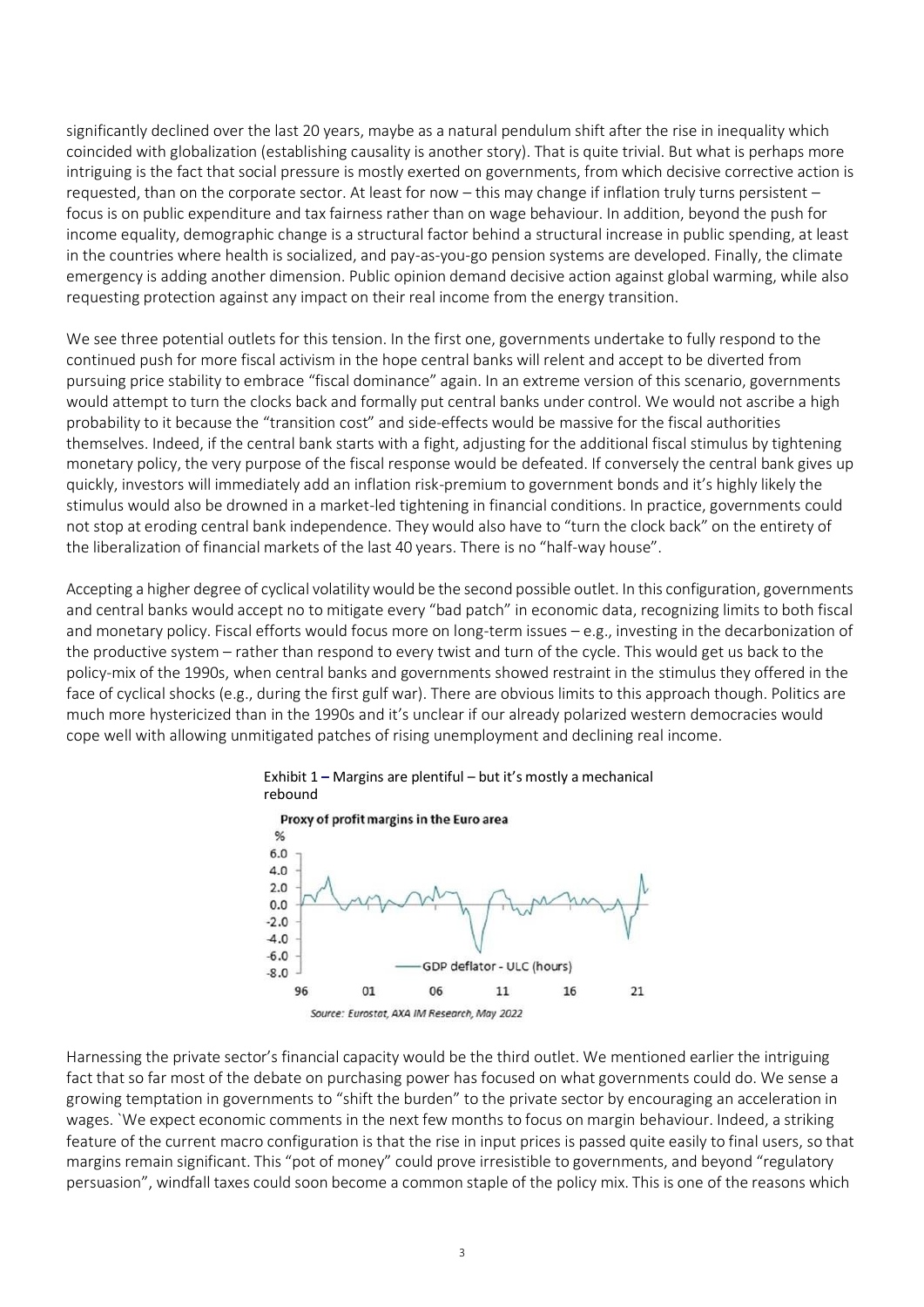make us suspicious of the current level of corporate profits and hence of the future resilience of the equity market, beyond the impact of higher interest rates.

This" third way" – deflecting demand for policy action to the private sector – is not without risk though. The currently favourable level of margins is mostly a "payback" for the contraction seen during the pandemic, as can be seen in Exhibit 1, comparing the GDP deflator – i.e., aggregate output prices in the overall economy – and unit labour costs in the Euro area. We have already discussed in Macrocast how accommodating the current spike in energy prices via wages rather than fiscal measures raises the risk of wage overshooting – and hence persistent inflation.

Harnessing the financial capacity of the financial sector could be done in a cooperative manner, e.g., by incentivizing businesses to do more to decarbonize or respond to the demographic challenges, rather than taxing rapidly evaporating profits. Combined with debt mutualization at the European level, this would make monetary support less crucial, while helping to deal faster with the adverse, long-term supply-side shocks which could plague our economies in the decades ahead. This would however still leave open the question of mitigating cyclical volatility.

Economic policy never follows a "pure model" and the developed nations are likely to follow a "combo" in which these different approaches will co-exist. Finding the right balance is unlikely to be straightforward though, and this will strain our already tense democracies.

### **Summer fever in the works**

In a frank interview with Bloomberg last week, the ECB's chief economist and board member Philip Lane made it plain that "*the story is not 'are we going to move away from -0.5% for the deposit rate' [but] the big issue, which we do have to still be data-dependent about, is the scale and the timing of interest rate normalization".* We harboured little doubt as to the "direction of travel" of the ECB, but this statement, coming from one of the "identified doves" at the board confirms that the internal fight has decisively moved to the intensity of tightening, not on its principle. ECB Vice-President de Guindos in another interview also mentioned the need to be "data dependent" but chose not to dismiss the possibility of a rate hike in July already, conditional on the June forecasts. The dataflow ahead of the summer is thus going to be crucial. The releases last week painted a contrasted picture: upside risks to inflation are materializing, but GDP for Q1 came out below expectations in several countries. Our impression though is that the ECB's current mood would be consistent with downplaying the adverse signals on the real economy to focus on the inflation trajectory.

Inflation continues to accelerate. Eurozone Preliminary Harmonized Index of Consumer Prices (HICP) for April came at 7.5%yoy, in line with consensus and up by 0.1 percentage point from the previous month. As expected, energy inflation declined after the rebate on oil prices at the pump in most countries, the retreat in wholesale oil prices and some easing on gas spot prices. Unfortunately, this was offset by an acceleration in food prices, which added 1.4 percentage points to reach 6.4%yoy, a new record pace. Still, the ECB – and the market – is likely to essentially focus on the fact that core inflation momentum continues to build up (3.5%yoy from 2.9% in March), mainly driven by an acceleration in services (3.3%yoy, +0.6ppt) while prices in non-energy industrial goods also continue to accelerate (3.8%yoy, +0.4 ppt). There are now convincing signs that the European inflation spike is widening and may not remain essentially exogenous, thus calling for a quick reaction from the central bank.

Of course, the ECB needs to balance this flow of bad news on the current inflation front with the state of the real economy. Philip Lane made the case in his interview that the deterioration in purchasing power triggered by the inflation shock could ultimately erect a barrier to persistent core inflation (by reducing the capacity of retailers to continue to pass the rise in upstream prices to final consumers). Yet, we discussed last week how the available surveys for the beginning of Q2 – in particular the Purchasing Managers Index (PMI) – suggested a strong resilience of the Euro area economy to the fallout of the war in Ukraine, possibly thanks to the tailwind of the economy's reopening and the strength of the fiscal support schemes designed to mitigate the increase in energy prices. The doves may however find some succour in the disappointing GDP numbers in some key countries released last week, but they are fighting an uphill battle.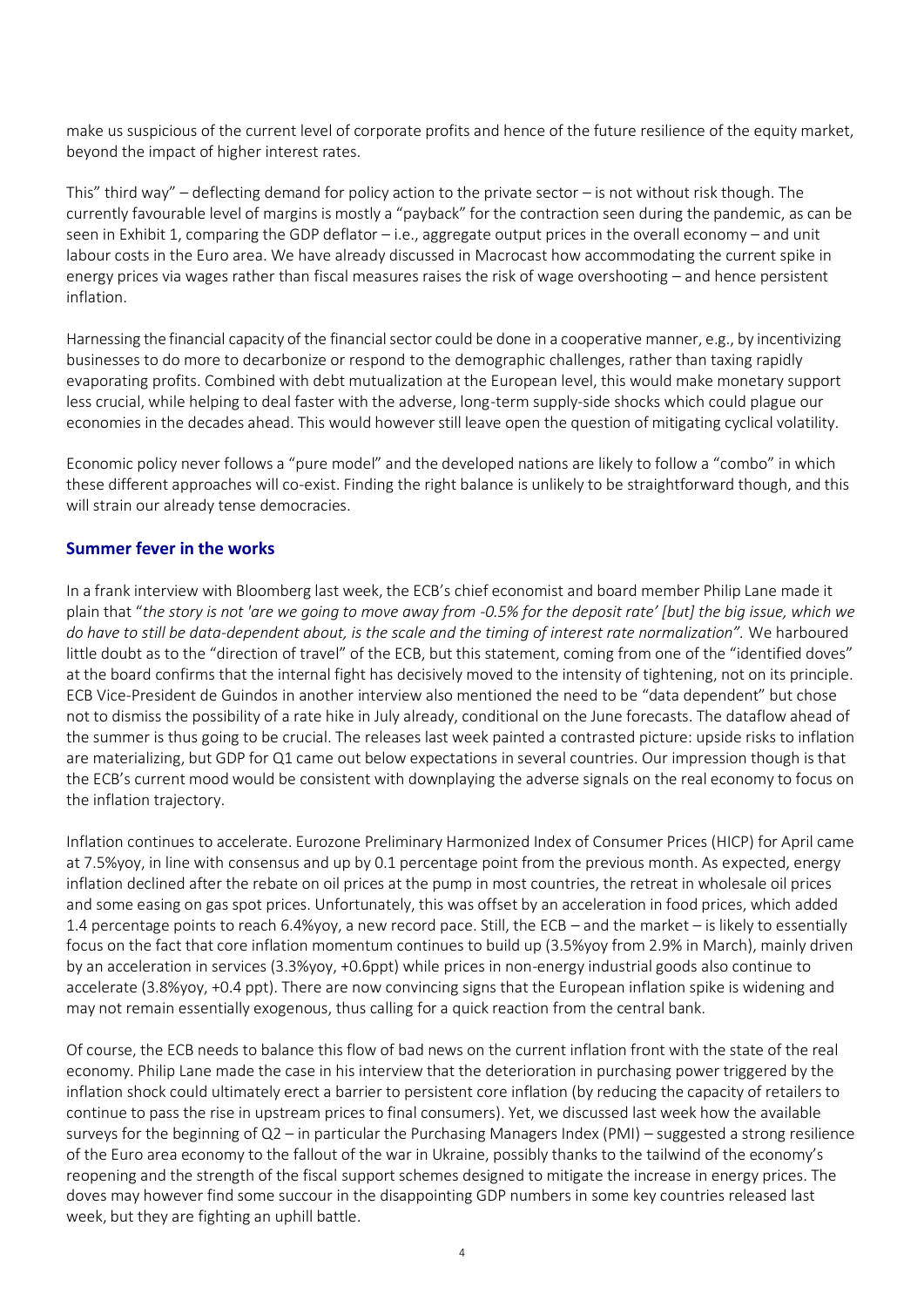Euro area "flash" GDP growth slowed down to 0.2% quarter-on-quarter in Q1, down from 0.3% in Q4 2021. The prints came below expectations in France (stagnation, against a market consensus of 0.3%) and Spain (+0.3% against 0.6%). Although there is no subcomponent breakdown by Eurostat for the Euro area as whole, we gather from detailed releases in France and Spain that the Q1 slowdown mainly came from private consumption, while high level qualitative comments by German and Italian statistical agencies highlight a negative trade contribution. While the deterioration in real income and spending was well captured by household confidence surveys, there was little sign in the business surveys that this had transmitted to the services sector. It might be that businesses are ready to "look through" what they see as a transitory drop in demand, but for now we fail to see a fully convincing way to explain the discrepancy between soft and hard data. Given the inflation news flow, we would bet on the ECB to be quite dismissive of the lacklustre Q1 GDP print, possibly ascribing it to technical factors.

We maintain our baseline of subdued growth outlook, projecting flat sequential growth in Q2-Q3 before reaccelerating from Q4 22 onwards. Headwinds continue to blow against consumer spending and will ultimately affect business confidence. Concerns about the Chinese growth outlook adds to the uncertain and worrying picture, especially for Germany. All in all, while we acknowledge some upside risks against our Q2 forecast (-0.1%qoq) – if only as a mechanical offset for Q1 in some countries – we remain comfortable with our below consensus projecting euro area growth to average 2.1%/1.2% this year and next (consensus: 2.8%/2.4%).

Still, against this background, we think Euro area inflation is unlikely to recede quickly. We forecast headline inflation will remain above 6.5%yoy until the end of Q3. The contribution from energy should be gradually replaced by increased pressure from food prices. On core inflation, for the next few months, China-related supply bottlenecks are likely to disrupt goods production again, so prices are likely to go up. We continue to see no sign of significant acceleration in wages, but the resilience in job creation may cushion the decline in consumption, thus allowing some pass-through from input prices to final prices. In addition, the further weakness in the euro exchange rate may add to imported inflation.

What does this all mean for the ECB? In a cautious approach, the Governing Council should probably choose to take stock of the reaction of the markets and the fundamentals to the end of Quantitative Easing, which we expect to be announced in June, effective in July, before moving to hiking rates, especially given the dark clouds gathering from China. Our baseline call remains for a first depo hike in December, while we acknowledged that a September lift-off is a distinct possibility. Still, in view of the latest inflation figure and rhetoric from Governing Council members, we cannot rule out a first hike in July, although we think the real economy dataflow will have to be stronger than we expect in the next two months for this to materialize.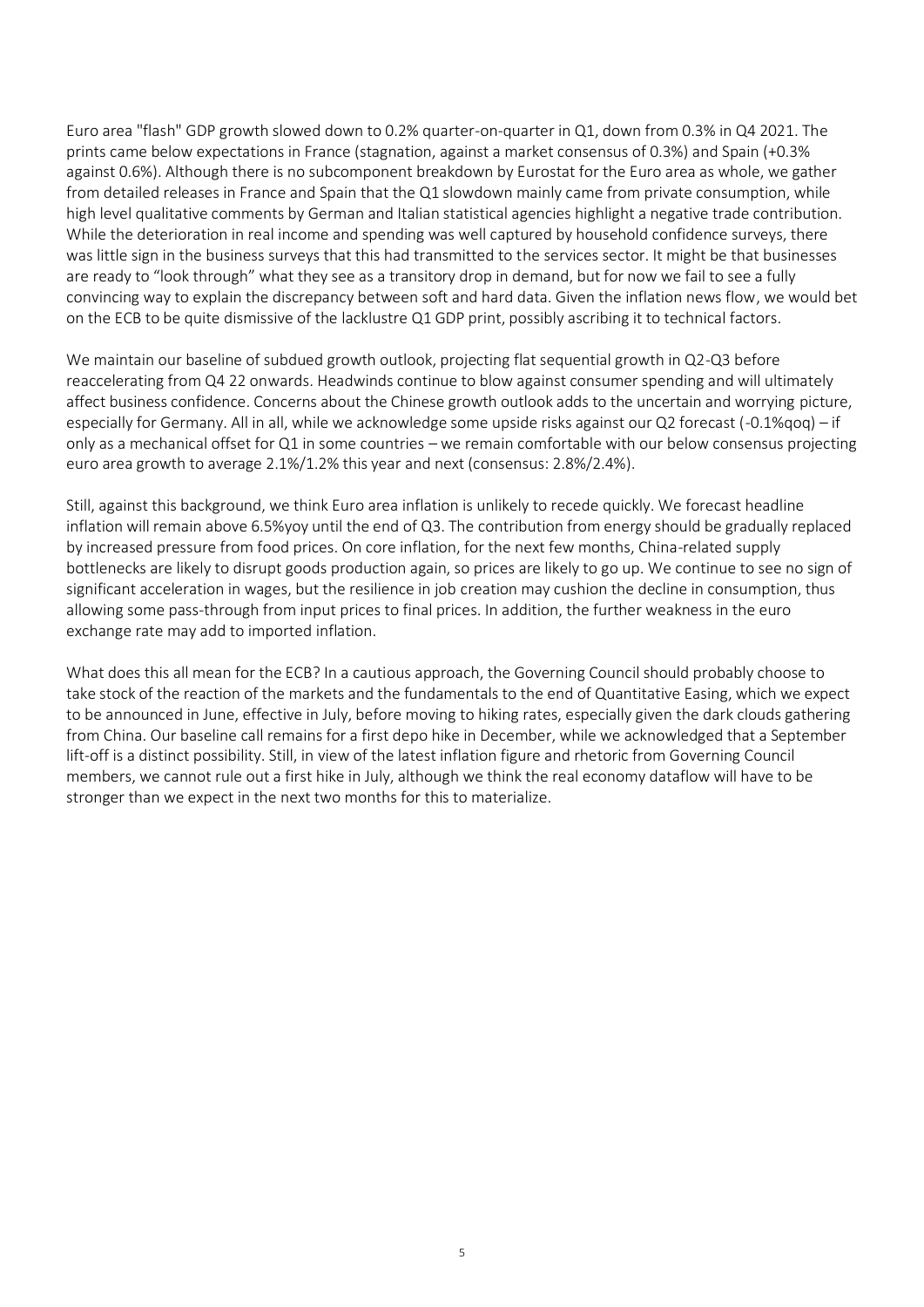| Country/Region     |                 | What we focused on last week                                                                                                                                                                                                                                                                                                                                                                                                                                                                |                | What we will focus on in next weeks                                                                                                                                                                                                                |  |
|--------------------|-----------------|---------------------------------------------------------------------------------------------------------------------------------------------------------------------------------------------------------------------------------------------------------------------------------------------------------------------------------------------------------------------------------------------------------------------------------------------------------------------------------------------|----------------|----------------------------------------------------------------------------------------------------------------------------------------------------------------------------------------------------------------------------------------------------|--|
|                    |                 | • US GDP -1.4% (saar), weaker than expected,<br>volumes dropped sharply, but inventory softer,<br>earlier. Reduces downside risk for coming qtrs.<br>Dollar soared. Up 6% since Ukraine war, 16%yoy<br>(DXY) – rising to highest levels since 2002.                                                                                                                                                                                                                                         | $\bullet$      | Fed meeting. Expect 0.50% hike in FFR to May,<br>suggestion of more to come. Announce QT,<br>likely start in June. Fed Chair Powell press conf<br>to focus on economic risks<br>Labour market report (Apr), watch for more                         |  |
|                    |                 | PCE inflation (Mar) rises by less than expected<br>to 6.6%, core measures fall by more to 5.2%<br>Personal spending (Mar) rose 1.1%, with Jan's<br>rebound scaled back to 2.0% from 2.7%.<br>Emp cost index (Q1) surges to 1.4% a record high                                                                                                                                                                                                                                               |                | than modest slowdown in payrolls, also see<br>downside risk to consensus unemp of 3.6%.<br>ISM indices (Apr) likely still solid signal<br>Vehicle sales (Apr) soft on supply or demand?<br>Mort apps – have declined 18.5% in 3-months             |  |
|                    |                 | • Euro area "flash" GDP slowed down 0.1pp to<br>0.2% qoq in Q1 22.<br>Euro area "flash" April inflation inched up to<br>7.5% yoy in April driven up by core and food prices.                                                                                                                                                                                                                                                                                                                | ۰              | Final PMIs, EC survey for April (Mon.).<br>March retail sales, April car registrations.<br>Germany, France March industrial production.                                                                                                            |  |
|                    |                 | UK public finances (Mar) PSNBx for FY21-22 at •<br>£151.8bn half the figures from FY20-21<br>Nationwide HPI (Apr) at 0.3%mom below<br>expectations showing initial signs of slowing<br>CBI survey (Apr) points to a slump in April<br>retail sales as households faced higher bills                                                                                                                                                                                                         | $\bullet$      | MPC meeting and May MPR (Thurs). We<br>expect a dovish hike (+25bps) to 1% with bank<br>projections likely to show weaker GDP outlook<br>UK Local elections and Northern Ireland<br>Assembly elections (Thurs)<br>BoE household lending data (Mar) |  |
|                    |                 | • CPI (Mar) up by 1.2%, Apr fig should cross 2%.<br>The BoJ has been more dovish than initially<br>expected, offering unlimited 10Y JGB purchase<br>with fixed rate of 0.25% every business day.<br>Prelim IP (Mar) was up (+0.3%mom), strong<br>increase expected by companies in Apr: +5.8%                                                                                                                                                                                               | $\bullet$      | Final PMIs and consumer confidence (Apr)<br>Tokyo CPI (Apr), consensus on core inflation<br>(exc. fresh food) expected at 1.8% from 0.8%,<br>due largely to the end of neg contrib from<br>mobile phone charges (CPI above 2%).                    |  |
|                    |                 | COVID cases start to moderate, but remain<br>high in absolute terms. Fears of COVID<br>disruptions rout financial markets                                                                                                                                                                                                                                                                                                                                                                   | $\bullet$      | All eyes are still on the COVID situation,<br>particularly if Beijing can avoid a Shanghai-<br>style lockdown, and further easing of<br>restrictions                                                                                               |  |
|                    |                 | CB: Hungary hiked +100bps to 5.4%. Russia cut • CB: Brazil (11.75%) & Chile (7.0%) expected to<br>300bps to 14%<br>March CPI (%yoy) picked up in Poland (12.3%)<br>& Singapore (5.4%). It remained stable in<br>Malaysia at 2.2%<br>Q1 GDP (%yoy) slowed in Korea (3.1%) &<br>Taiwan (3.1%)                                                                                                                                                                                                 | $\bullet$<br>٠ | hike +100bps. Poland +75bps to 5.25%<br>April CPI in Colombia, Chile, Korea, Peru,<br>Philippines, Taiwan, Thailand & Turkey<br>PMI figures (April) across EM<br>March IP data in Brazil & Hungary                                                 |  |
| Upcoming<br>events | US:             | Mon: Mfg PMI (Apr), ISM mfg indx (Apr); Tue: Durable goods & factory orders (Mar), JOLTS Job<br>Openings (Mar); Wed: ADP employment change (Apr), Trade balance (Mar), Services PMI (Apr), ISM<br>non-mfg indx (Apr), FOMC announcement; Thu: Weekly jobless claims (30 Apr), Non-farm<br>productivity (Q1,p), ULC (Q1,p); Fri: Unemployment (Apr), Average earnings & weekly hours (Apr)<br>Mon: EU19, Ge, Fr, & It mfg PMI (Apr); Tue: EU19 & Ge Unemployment (Apr), EU19 PPI (Mar); Wed: |                |                                                                                                                                                                                                                                                    |  |
|                    |                 | Euro Area: EU19 composite PMI (Apr), EU19, Ge, Fr, & It services PMI (Apr), EU19 retail sales (Mar), Ge trade<br>balance (Mar); Thu: Ge new mfg orders (Mar), Fr ind prod (Mar); Ge & Sp ind prod (Mar)                                                                                                                                                                                                                                                                                     |                | Mon: Public holiday; Tue: Mfg PMI (Apr); Wed: Lending data (Mar), M4 (Mar); Thu: SMMT new car                                                                                                                                                      |  |
|                    | UK:             | elections; Fri: Halifax house price indx (Apr), Construction PMI (Apr)                                                                                                                                                                                                                                                                                                                                                                                                                      |                | registrations (Apr), Composite & services PMI (Apr), MPC announcement, Local and NI Assembly                                                                                                                                                       |  |
|                    | Japan:<br>China | Tue: Public holiday; Wed: Public holiday; Thu: Public holiday                                                                                                                                                                                                                                                                                                                                                                                                                               |                | Sat: Official mfg & non-mfg PMI (Apr), Caixin mfg PMI (Apr); Mon: Public holiday; Thu: Caixin services PMI (Apr)                                                                                                                                   |  |